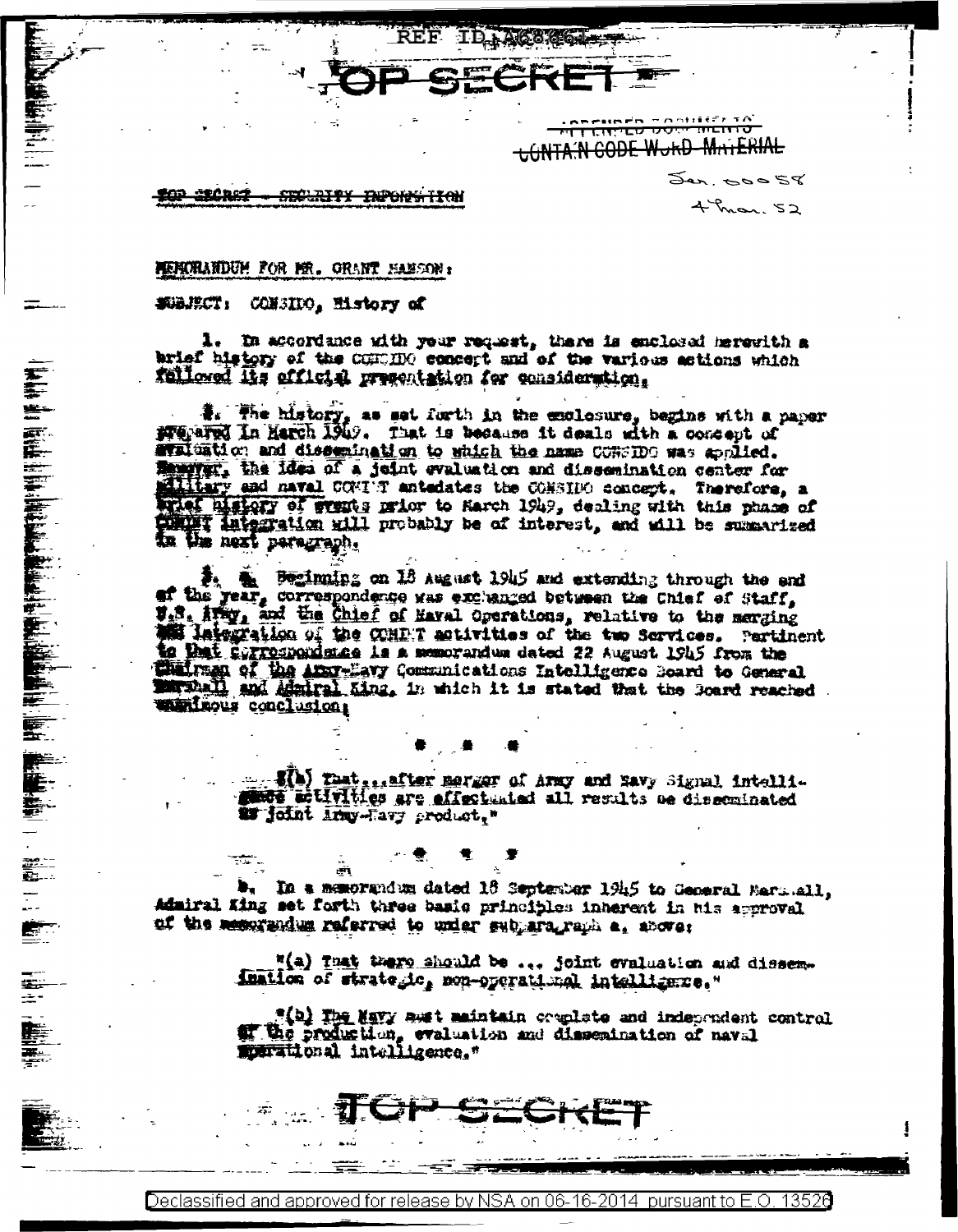天鹅一定的性气

Memorandus for Mr. Grant Manson - "whect: CONSING, Wistory of

"(c) The Savy's physical facilities for the production of communication intelligance cannot be achrolidated into a single physical unit with anny Signal Intelligence facilities."

**FRANCISCO MONTE DE L'ANNES DE L'ANNES** REF ID:  $A68661$ 

بتحضرين بروجون

#. In Mis reply, 25 weptember 19h5, General Farshall accepted the first of these three principles but stated that the second and third "supper to no to remove the practical basis essential to mehieve affective courdination."

4. It is unnemeasary hore to go further into the foregoing serrespondence and the long discussions terminating in the creation of the Armed Feftes Wearwity Arency. That is a different story. But I wish to continue a bit in this memorandum with the rest of the Harshall-King coxrespondence having a bearing on the first of the three principles sited in subparagraph b. above, gince that one cortainly forms a part of the background history of the concept of a CURNIC.

e. On 2 October 1945 Admiral Einz:

"noted that we agree that the entrol and dissentation of Wery and Army operational signal intelligence should be exercised by the service concerned. In addition, I believe the following principles have drewly been implemented or agreed upon:

"(d) "trategic non-operational signal intelligence sheald be evaluated and disseminated as a joint product."

Admiral King wort on to say:

"I feel that the Euvy's complete and independent control of its production, evaluation, and dissemination of naval operational intelligence is essential to naval command."

f. Om 10 October 1945 General Harshall replied:

"L. After resding your memoranium of 2 Sotober .... I am comvineed that a joint *[CEBI]* evaluation center would be instituctive unless in the same conter there were combined all sther types of army and Mavy intelligence."

哦. It seems to me that the best solution for improving mot saly the affectiveness of *[REET]* but to resolve the entire question of Army and Navy intelligence organisation would be for as to sembine in one location, unter joint control, all any and Ravy Intelligence effort, personnel and direction including all of the product of the /COMINT7....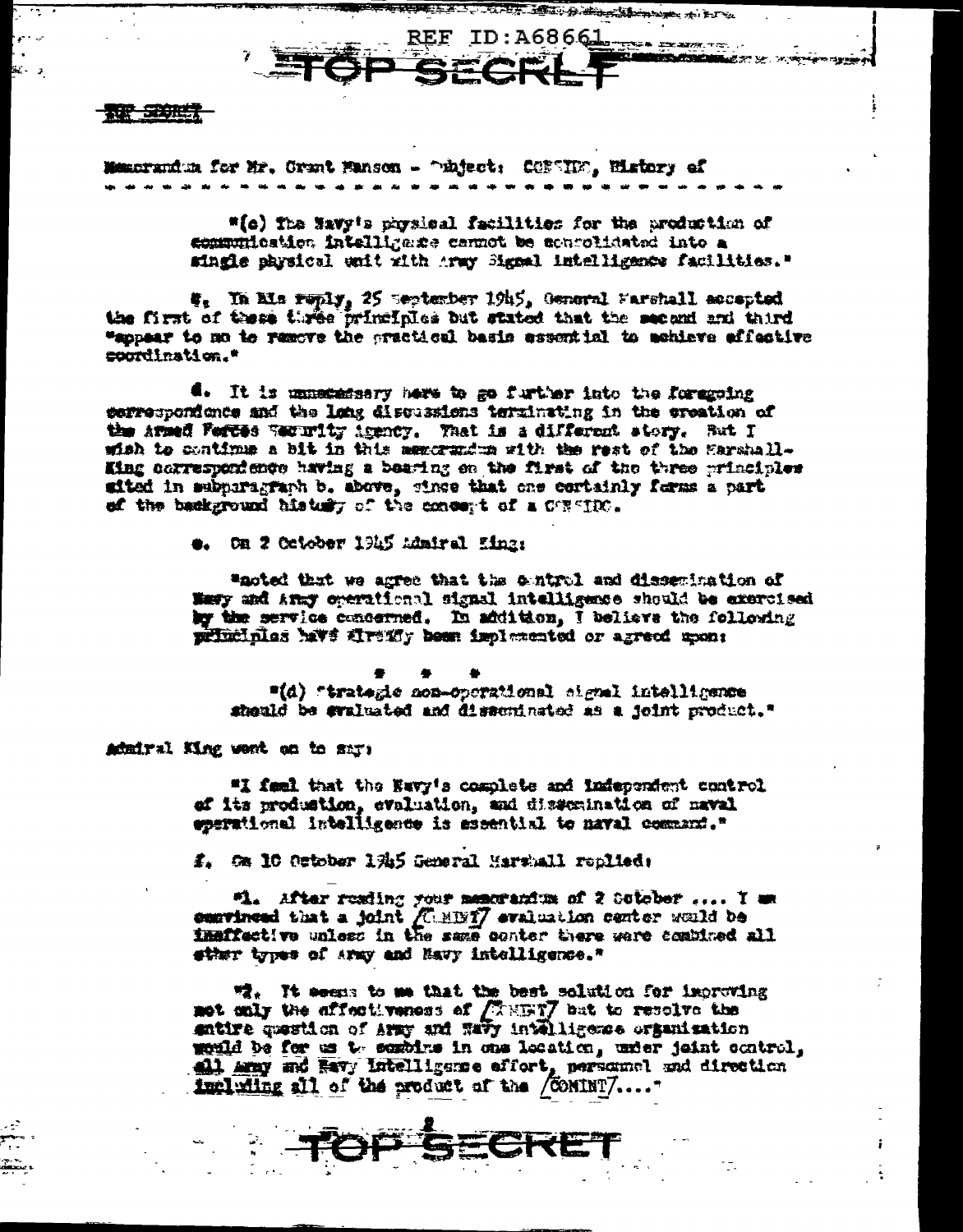**EF-ID:A68661\*** 

sa da bha iti

 $\overline{\Sigma}$  .

il<br>Ili

k.

 $\frac{1}{2}$ -

i<br>Li

**三·** 

 $\overline{a}$ 

L-Sec.

**TEXT** 

巴

 $E^* =$ 

 $\pm$ 

⇒.

mine for Mr. Grant Eanson - Subject: Comming, Mistory of

1. The 5 levenber 1945, in his reply to Comers1 Farshall, Adm. King rtated :

> 轉. I commur in your proposal ... invofar as it is practieable to do so and still retain to each sarvice control of those matters escontial to the affective employment of its furces. For this reseon it is meessary that the Ravy retuln these functions which relate to Heval operational intelligence required for the exercise of mavel community This includes cryptography, this for the favy's perposes, must be integrated into the communications equice rather than into the intelligence service.

 $M_{\text{H}\text{v}}$  subject to the above, I agree that intelligence should be a joint matter. I suggest that an ad how committee be speciated to wark out a program on the above basis for our further consideration.

15. I share your view that our grogram should be worked ent in a manner to parmit the armed services to cooperate fully mith the State Department in the formation and operation of a cuntral intelligence sgampy, should one be established, "

**b.** On 5 Desember 1945 General Meenhower, General Marchall's successor as Chief of Staff, wrote to Admiral King:

> It aggests from your memoranize of 8 However that you agies that certain phases of any and Havy intelligence should be a jeint matter but that you feel it necessary for the Havy to impose certain limitations upon the functions of any joint intelligende agency. General Magnhall's proposal was based upon the the that there should be no such limitations, we that there menid be complite integration of all intelligence activities, iscluding cryptanalytic activities.

under the you know, the Secretaries of State, war and havy wathy appointed a committee to investigate and report upon the advisability of the formation of a sentral intelligence agemy. Any action which this committee may hake will naturally save a substantial offect upon the proposal for merging Army and Havy intelligence activities. It therefore seems appropriate to defer union upon the matual problems of the to services until the result of the constitues study mas been **RAGOURO CO. "** 

i. Om 26 December 1945 Maniral Hamiltz, Maniral Ming's successor me Chief of Haval Operations, in reply to General incomerner, stated:

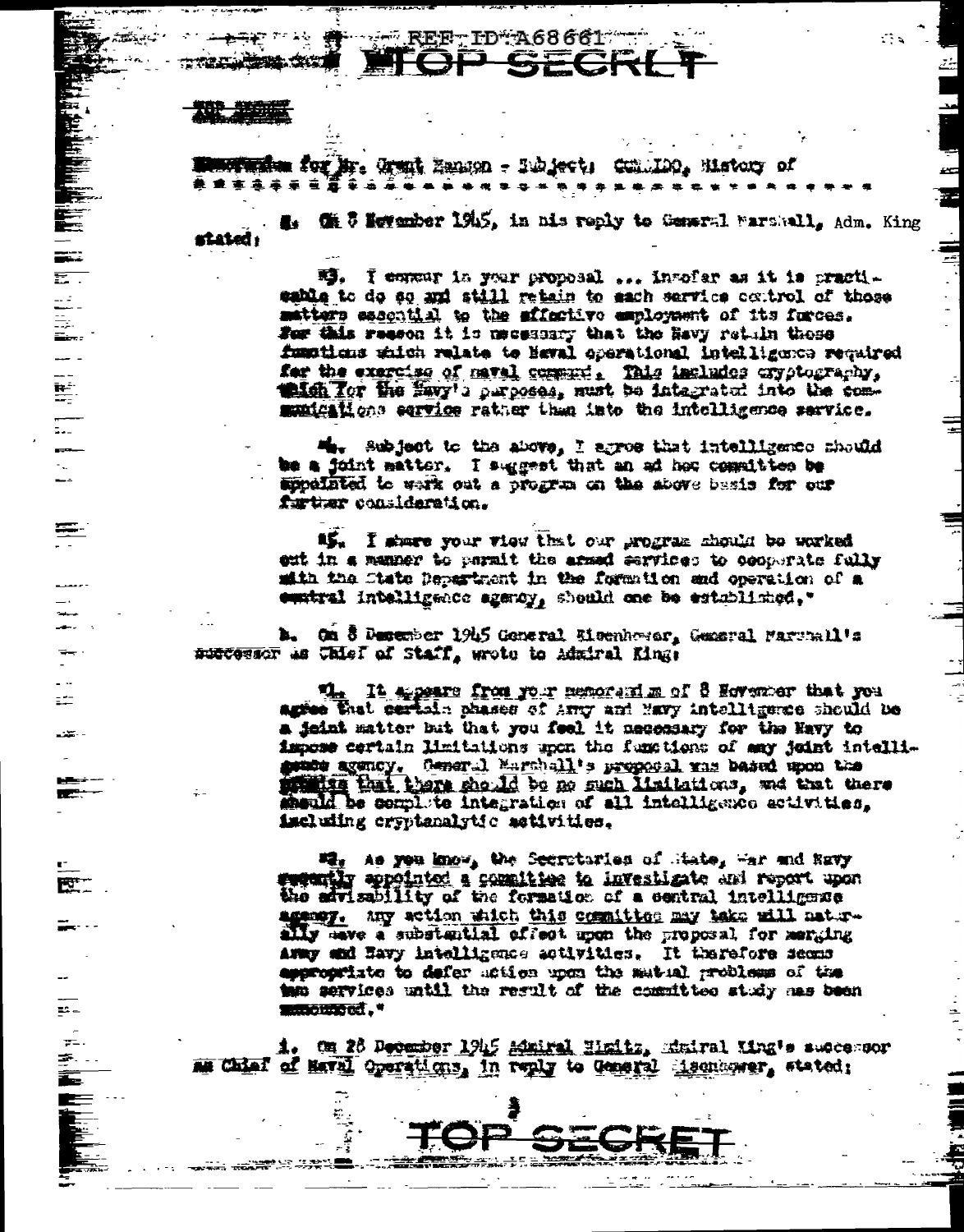$\pm$ 

**Nuotamin for Mr. (Funk Manach - Caldect: CHEIO), History af** . . . . . . . . .

> Treat that you feel it appropriate to defer further mation upon sutual problem of the army and Bavy communication intelligence sotivities (ending result of a study by the liatewas-Savy Committee as to the advisibility of the formation of a Contral Intelligence Agency.

 $ID: A68661...$ 

"I. Isu are correct that reference (b) imposes limitation upon joint effert in the field of communication intelligence. but only to the limited extent therein stated. It is essential for the Havy to retain exter its control those communation intelligence functions paramently related to naval eperational Milliponnis and the sxercise of maval command. This is true regardless of the extent of joint effort by the two services and, likewise, regardless of the extent of control which may etherulee be exercised over the field of intolligence generally by any interdepertsentel joint intelligence agency which may be arested.

It mas been the consistent hope of the Ghief of Heval dientions, as expressed in reference (b) and in former memorands em this same mubject, that joint discussions continue with due regard for the above mentioned limited restriction. I still fael that this should be done. Should you, however, as stated In reference (a) still with to defer further action upon eur matual intelligence problems until the final result of the study "by the State-Sr-Ravy Cementities, I relucted bly conqur."

i. The entire problem was thereupon taken up again by the Army-Wavy Communications Intelligence Soard and then by a special board. For our purposes it is unuecessary to go into those discussions, and merely say that when 17% was finally established, and with mate, CIA, and FBI as members of USCIB, the concept of a central evaluation and dissemination unit for all COMTAT was aliminated. It is doubtful that the unanimous conclusion of AWCIB, quoted in subparagraph a. shove, was svariooked by mere inadvertence. Consequently, early in 1949 I took up the question with Col. Carter w. Clarke, then Chief, Army Security Agency.

is a. One of the fastors which motivated me in bringing up the custion and which is briefly referred to in paragraph 30 of Section I ef the enclosure, was my growing concern over the large Humber of copies of decrypts being produced to most the stated requirements of the consumers. I felt that the situation would soon get out of hand and present serious wisk of loss of copies, only one of which might jeepardize our most important sources. The situation has indeed become serious.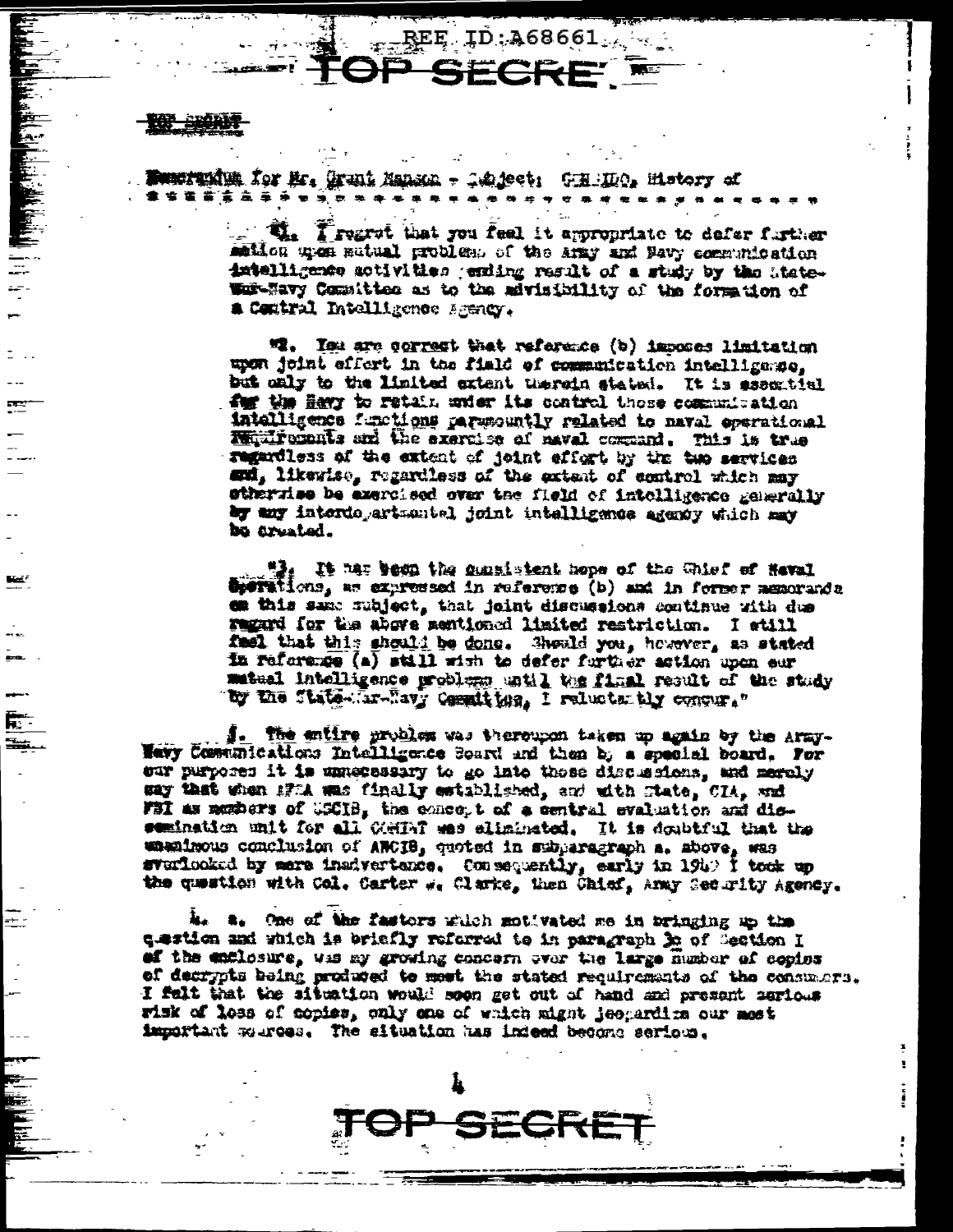## weedus fer Mr. Orant Manson - Choicet: G.r. Hot, History of . . . . . . . . . . . . . . . . . w <del>.</del> . . . .

ID:A68661

b. The grafity of the security masards coincident with the encricus number of easies of code-word material being produced and disseminated currently can be gauged by considering the following seemle atatistics:

|                   | 12,588    | 15,424    | 14,192     | 9,958     | 12,588    |
|-------------------|-----------|-----------|------------|-----------|-----------|
|                   | 6,953     | .393      | $\sqrt{2}$ | 5.919     | 9,948     |
| {1}<br>{2}<br>{3} | 1,545,293 | 1,842,150 | 1,822,354  | 1,379,207 | 1,719,093 |

Line (1) No. of translations of plain-text intercepts. Line (2) No. of translations of decrypted interce ts. Mis (3) Total Mo, of copies of translations of both categories,

(EUIE: The appreciable decrease from Howenber to December was the result of the Christmas Holidays.)

s, The total masher of copies produced is stangering - even granter than the figure I gave the Board at the meeting on 22 February 1952. Seme of these cories consist of several sheets of parer, each bearing the code word designator.

5. a. In my opinion, these statistics alone should be a source of werry to all of wm. An important rod ction in the security risks right result from an arrangement ubersby such unolessale reproduction and disconination of SMINT products would not be necessary. A CONSIDO working within 1731 pracincts, or a "Report: Croup within a" a" would certainly halp in this respect, leavin, out of consideration other advantages wich sight accrie in the way of producing better and nore surrent pictures of the international scene, as ruflected in COUST.  $EO 3.3(h)(2)$ 

PL 86-36/50 USC 3605

b. In this consection I call your attention to the elevent dissenination policy and practice at not begade I me convinced that what suits British meeds should also suit our requirements but as a matter of information and possibly food for thought. Eissemination of individual CONNET decrypts and translations is on a very strict, extracely trolled by itself. The guiding principle is the wheed to know," with whelet interpretation. For instance, an item relating to atomic energy would be disseminated only to their equivalent of our AEC. At the beginsad the curvaer ming of each year there are discussions between the agenčius, the latter indicating in broad terms thair minimum requirements in this respect. From time to time thereafter, by liaison visite by ente parachied to the consumer agencies, these requirements may be clarified or marded. Generally, only one or two copies of a decrypt over leave the largest matter never exceeding half a dozen, Genesionally, in the case of a particularly valuable report beand upon decrypts or program of the same and the same of the same of the rest of the second second that the rest of the second second **ALOPISECH**